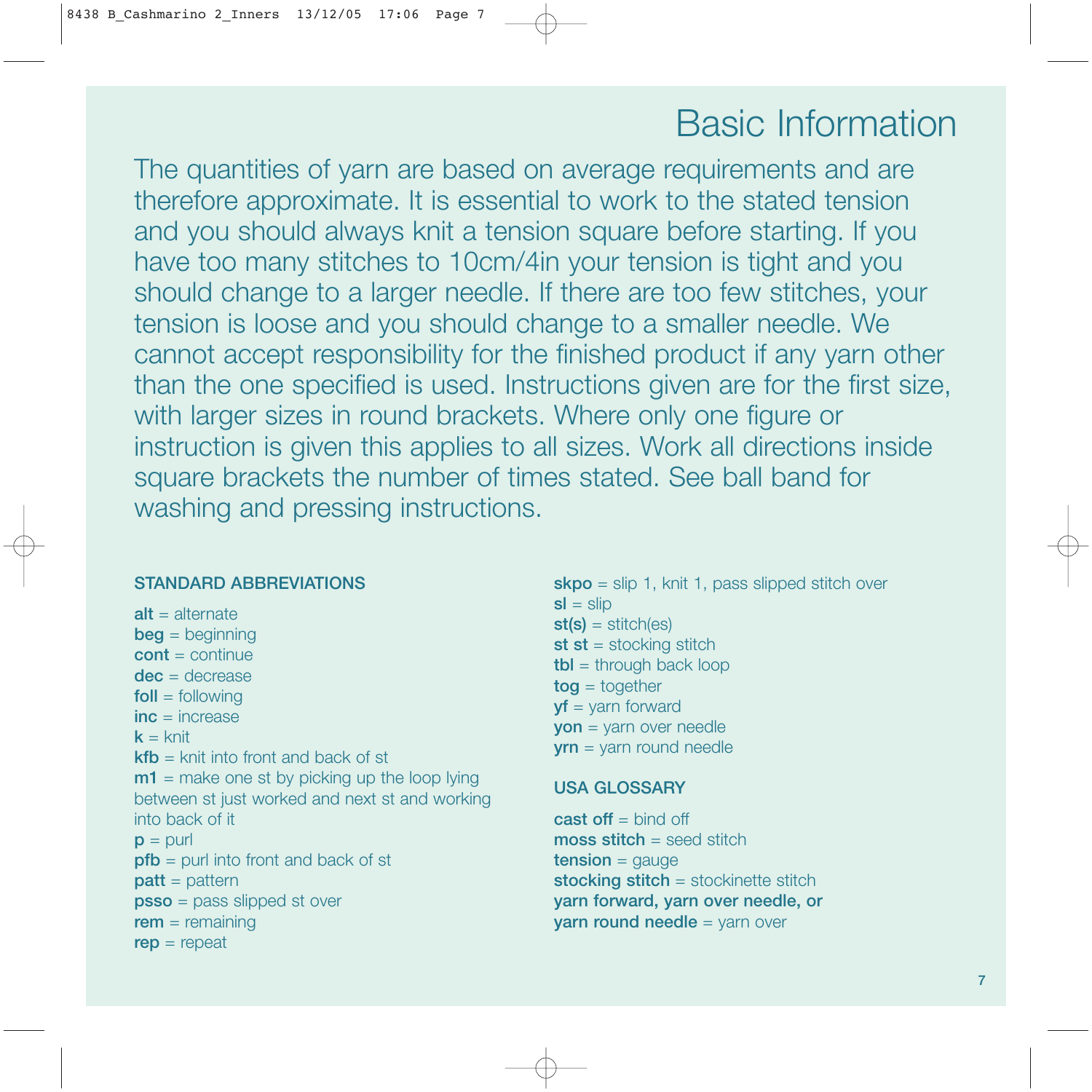# Garter Stitch Matinee Jacket

# MEASUREMENTS

To fit ages 3–6 6–9 9–12 months

### ACTUAL MEASUREMENTS

#### **Chest**

46 52 60 cm 18 20<sup>1</sup>/<sub>2</sub> ⁄2 231 ⁄2 in

# Length to shoulder

26 28 30 cm 101 ⁄4 11 113 ⁄4 in

# Sleeve length with cuff turned back

11 13 15 cm  $4\frac{1}{4}$ ⁄4 5 6 in

# **MATFRIALS**

•3(4:5) 50g balls of Debbie Bliss baby cashmerino in Pale Blue 202.

•Pair 31 ⁄4 mm (US 3) knitting needles.

•1m/1yd narrow ribbon.

# **TENSION**

25 sts and 50 rows to 10cm/4in square over garter st using 31 ⁄4 mm (US 3) needles.

# ABBREVIATIONS

See page 7.

# **BACK**

With 31 ⁄4 mm (US 3) needles cast on 72(82:92) sts. Work in garter st until back measures 14(15:16)cm/ 5<sup>1</sup>/<sub>2</sub>(6:6<sup>1</sup>/<sub>4</sub>)in from cast on edge, ending with a wrong side row.

Dec row K2 \* skpo, yf, k2tog, k1; rep from \* to end. 58(66:74) sts.

Cont in garter st until back measures 16(17:18)cm/ 61 ⁄4 (63 ⁄4:7)in from cast on edge, ending with a wrong side row.

# Shape sleeves

Cast on 38(45:52) sts at beg of next 2 rows. 134(156:178) sts.

Work straight until back measures 26(28:30)cm/ 101 ⁄4 (11:113 ⁄4)in from cast on edge, ending with a wrong side row.

Next row K47(57:67), cast of next 40(42:44) sts, k to end.

Leave these 2 sets of sts on holders.

# LEFT FRONT

 $**$  With 3 $\frac{1}{4}$  mm (US 3) needles cast on 36(41:46) sts. Work in garter st until front measures 14(15:16)cm/5½ (6:61 ⁄4)in from cast on edge, ending with a wrong side row.

Dec row K1  $*$  skpo, yf, k2tog, k1; rep from  $*$  to end. 29(33:37) sts. \*\*

Cont in garter st until front measures 16(17:18)cm/61/4 (63 ⁄4:7)in from cast on edge, ending with a wrong side row.

# Shape sleeve

Cast on 38(45:52) sts at beg of next row. 67(78:89) sts.

Work straight until front measures 26(28:30)cm/10¼ (11:113 ⁄4)in from cast on edge, ending with a wrong side row.

Next row K47(57:67), cast off next 20(21:22) sts. Leave these sts on a holder.